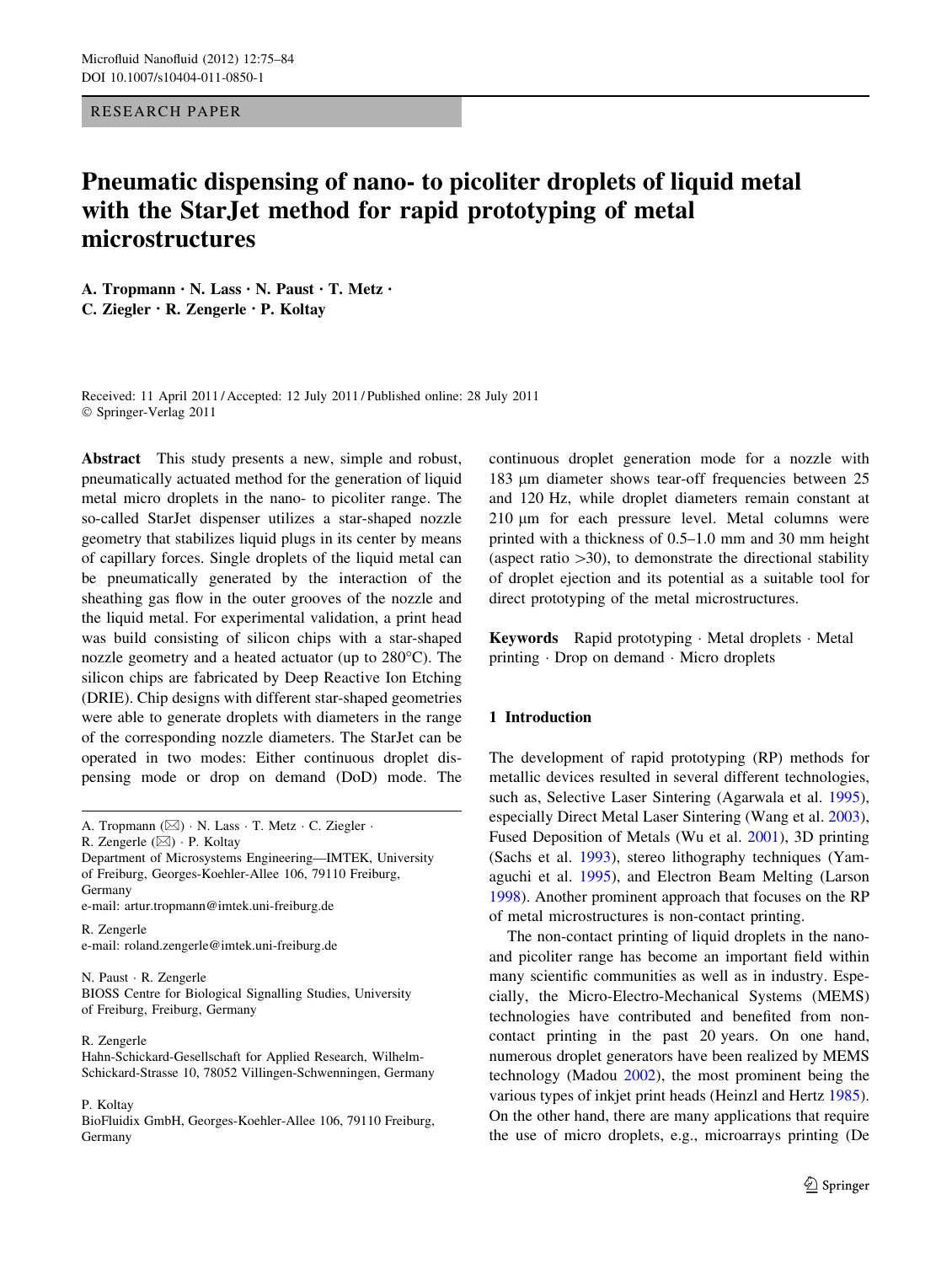Heij et al. [2004](#page-9-0)), or for RP (Essien et al. [2000](#page-9-0)). A particularly challenging area of non-contact printing is the dispensing of liquid metals (Wehl et al. [2003](#page-9-0)). Typical applications are the generation of solder bumps (Schuhmacher et al. [2007](#page-9-0)) for flip chip bonding, RP of electric circuits (Essien et al. [2000\)](#page-9-0), and especially for the RP of metallic devices (Cao and Miyamoto [2006\)](#page-9-0).

Researchers have presented techniques for direct printing of metal, based on various droplet ejection techniques. Hayes et al. [\(1999\)](#page-9-0) developed an application for micro dispensing and printing of solder using the Ink-Jet technology. Wehl et al. [\(2006\)](#page-9-0) introduced an extension of their Ink-Jet based dispenser for droplet ejection by an acoustically driven droplet generation. Irlinger and Harnisch [\(2005\)](#page-9-0) used a heated tube with an integrated ferritic piston, which is electromagnetically displaced. Another droplet generation principle developed by Orme et al. [\(1993\)](#page-9-0) takes advantage of the capillary stream breakup of a solder jet, that is excited by a piezoelectric actuator to produce solder droplets. Tsung Pan et al. [\(1998\)](#page-9-0) presented a dispenser which forces droplets out of a nozzle using the effect of the Lorentz force. The groups of Poulikakos (Waldvogel et al. [1996;](#page-9-0) Haferl et al. [2000](#page-9-0); Attinger et al. [2000](#page-9-0)) and Megaridis et al. [\(2004\)](#page-9-0), investigated the transport phenomena of micro droplets during droplet deposition on substrates and during the stacking of single drops upon each other (Haferl and Poulikakos [2002](#page-9-0)). The study of these authors, concentrates rather on the investigation of impact and solidification processes, than on the drop formation in liquid solder jets. As our study does not deal with impact and solidification phenomena of micro drops on substrates, we want to mention the research of the Poulikakos group due to the high relevance of their study in the field of RP with direct deposition of molten metal drops.

The contact free dispensing of liquid metals is desirable in most prototyping applications, but it is also particularly challenging. The droplet generator must operate above the typically high melting temperatures of the metal. The high temperatures and the temperature variation during heating and cooling, can induce mechanical stress that complicates assembly of the devices and boosts oxidation. Preventing oxidation of the jetted droplet is an additional issue. Therefore, in most of the cases, a constant flow of inert gas around the liquid metal is required. If the droplet generators are driven by piezoelectric ceramics (Wehl et al. [2003\)](#page-9-0), the piezoelectric actuators must be thermally insulated as their working range is limited by the Curie temperature that normally ranges between  $150$  and  $300^{\circ}$ C. Generally, the thermal insulation of the piezoelectric ceramics has to be done for metals, except for metals with low melting points, such as tin–lead alloys (Sedlacek [1986\)](#page-9-0). Finally, the high surface tension of liquid metals and the very high contact angle on most materials prevent the capillary priming of the dispensing devices.

The StarJet method presented in this study provides a simple solution for the dosage of liquid metals, and does not suffer from any of these issues. It takes advantage of the high contact angle between the liquid metal and the nozzle material, which thereby, enables the working principle described later in more detail. The nozzle is designed in such a manner that, the capillary two-phase flow, involving the liquid metal and a sheath gas, induces a self-regulated and periodical droplet break-off within the nozzle. Nozzle manufacturing requires a specific MEMS dry-etching technique known as Deep Reactive Ion Etching (DRIE), which delivers accurate geometries for the microfluidic features inside the nozzle. The assembly of the nozzle chip into the actuator is kept simple, so that the thermal stresses do not affect the system.

Though the StarJet working principle by itself is fairly simple and does not involve any moving parts, the design and fabrication of the StarJet metal droplet generator and its use for micro RP as presented here, are a highly interdisciplinary and complex endeavor. First of all, the complex fluid dynamics of the two-phase flow inside the nozzle, dominated by capillary forces and geometrical surface effects, which is not fully theoretically described yet, provides an interesting field for fluid dynamics research, and computational fluid dynamics modeling. Furthermore, the fabrication of the star-shaped nozzle chip involves MEMS fabrication technologies, and the associated research to create high definition and high aspect ratio micro structures in silicon. It turns out that, the high contact angle ( $\Theta = 156^\circ \pm 3^\circ$ ) between the metal to be printed and the silicon is favorable for the requirements of the StarJet method. However, in the general case, when other material combinations are to be used, the grafting of the nozzle surface by appropriate surface chemistry to achieve the required high contact angles can become a challenging field of research and technology. Finally, the application of a metal droplet generator to produce micro structures or composite materials by RP, is of highest relevance for researchers in the field of process development, micro engineering, as well as material science.

## 2 Working principle

#### 2.1 Working principle of the star-shaped nozzle

The StarJet dispensing system mainly consists of two basic parts (Figs. [1](#page-2-0), [2](#page-2-0)). The first part is the actuator providing the liquid reservoir, temperature control, and a pneumatic connection. The second and the most crucial part is the star-shaped silicon nozzle including the microfluidic channels. Besides the two mentioned parts, the experimental setup is formed by the periphery, which consists of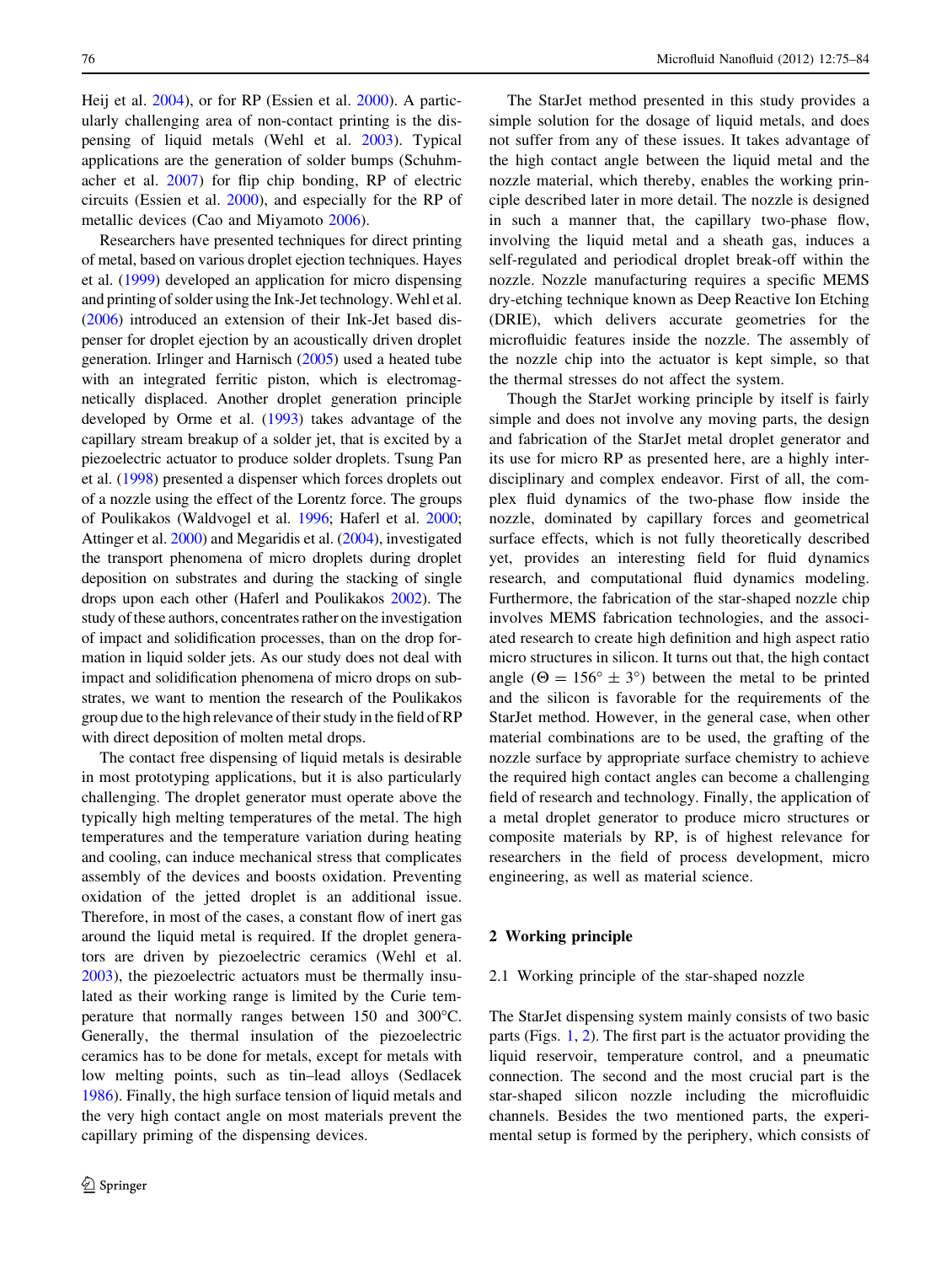<span id="page-2-0"></span>

Fig. 1 Schematic sketch of the droplet break-off inside the StarJet dispenser. The magnitude of the actuation pressure (160 hPa) is constant during all the three stages of the droplet break-off. The diagrams depict the calculated static pressures by a CFD simulation as detailed later on. a After applying the gas pressure on top of the reservoir, the gas begins to flow around the reservoir leading to a static pressure of 60 hPa at  $L_{\text{noz,in}}$ . **b** When the liquid enters the nozzle, the static pressure increases to 130 hPa at  $L_{\text{noz,in}}$  and induces

the constriction of the liquid column near  $L_{\text{noz,in}}$ . The shear flow of the gas supports the separation of the droplet from the liquid column. c The separated droplet is pulled toward the nozzle outlet by the shear flow of the gas. As long as the droplet is not ejected from the nozzle, the pressure at  $L_{\text{noz,in}}$  is increased and the capillary pressure is larger than the pressure difference  $\Delta p_{\text{hyp}}$  between the  $p_{\text{act}}$  and  $L_{\text{noz,in}}$ . Thus, no further liquid can enter the nozzle until the droplet is fully ejected



pneumatic and thermal control elements. These are described in detail in the experimental section at the end of this article. Before presenting the results in detail, the working principle of the StarJet dispenser is described, which is based firstly on the centering of liquids inside a star-shaped nozzle, and secondly, on the propagation, elongation, and the break-off of the liquid column within the nozzle.

One fundamental property of a star-shaped micro nozzle as depicted in Fig. [3](#page-3-0) is that, a droplet is centered in the middle of the nozzle if the repellent capillary pressure of the nozzle grooves is too high for the liquid to move into the grooves (ESI-Group [2006;](#page-9-0) Metz et al. [2009\)](#page-9-0). This effect depends on the critical number  $N$  of the nozzle grooves, and the contact angle  $\Theta$  between the nozzle material and the liquid that is being supplied. The corresponding equation of condition, see Eq. [1,](#page-3-0) is illustrated in Fig. [4](#page-3-0). The graph in Fig. [4](#page-3-0) divides the diagram in two regions: The region of the centered liquid columns in the upper part and the region where the liquid fills out the whole channel cross section in the lower part of the diagram. The region above the line depicts the condition, which is required to operate the Start Jet dispenser as described in the following. For example, one would need at least  $N = 13$  nozzle grooves or more, to assure the centering of a droplet of a liquid that forms a contact angle of  $120^{\circ}$  toward the nozzle material. In the case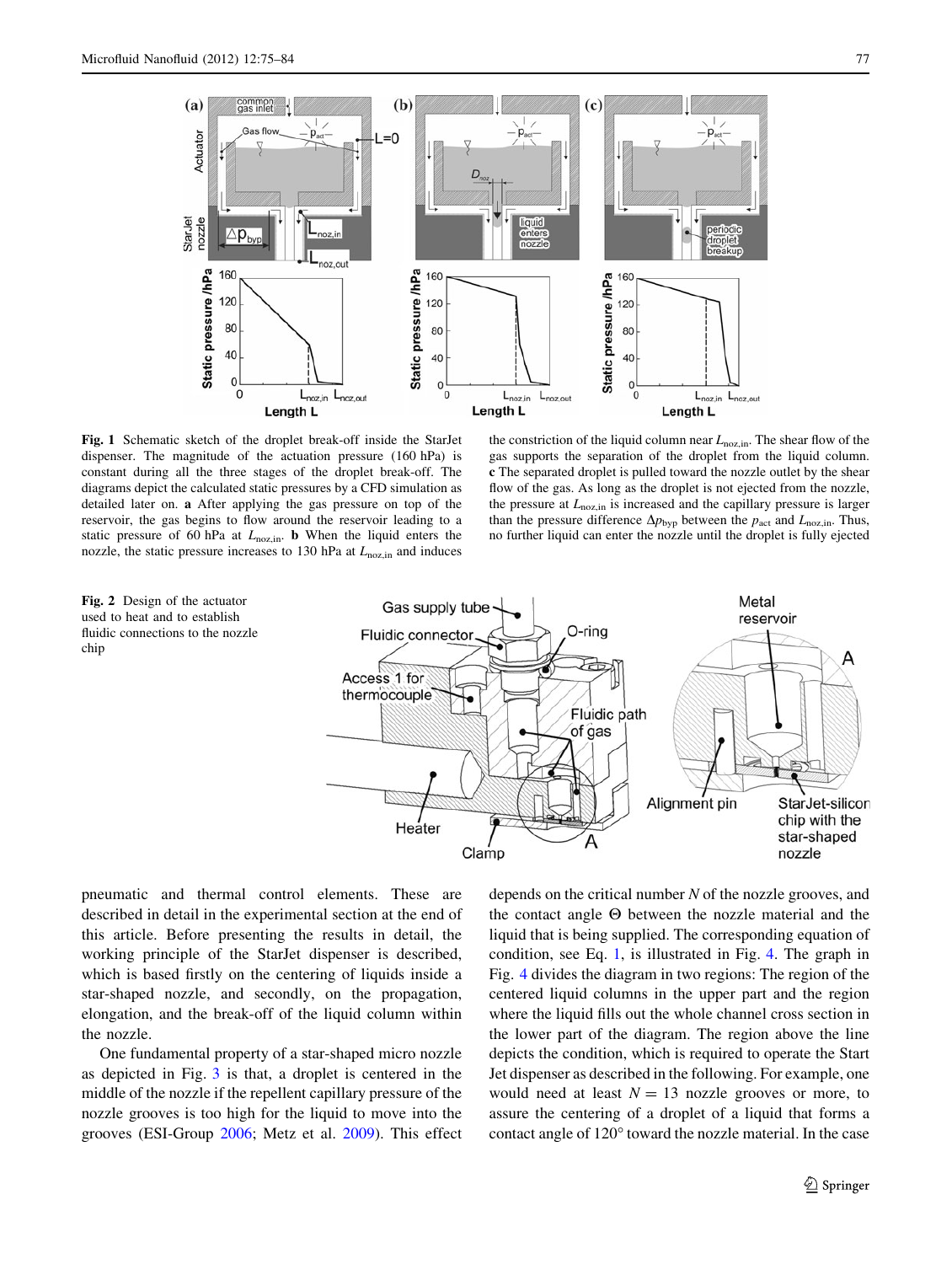<span id="page-3-0"></span>

Fig. 3 SEM pictures from the top view of the star-shaped nozzle with corresponding geometrical parameters. The cut A–A refers to the sketch in Fig. [5](#page-4-0)h



Fig. 4 Number of nozzle grooves (fingers) required for centered droplets as function of the contact angle

of the solder used in this study, which has a contact angle of greater than  $150^{\circ}$  toward silicon (see Sect. [7](#page-8-0) for details), at least seven nozzle grooves are needed. Therefore, only nozzle designs with eight or more grooves are considered in

this study. Further details of the capillary mechanism inside the nozzle and a derivation of Eq. 1 are discussed by Metz et al. ([2008\)](#page-9-0).

$$
N > \pi \cdot \left(\arctan\left(\frac{2\cos^2\Theta}{2\Theta - \pi - \sin 2\Theta}\right)\right)^{-1}
$$
 (1)

#### 2.2 Droplet break-off mechanism

The disintegration of free flying jets into droplets is typically referred to as Rayleigh–Savart break-up (Rayleigh [1878](#page-9-0)), caused by an instability and a subsequent minimization of surface energy. A prerequisite for such droplet break-up is that, the droplet diameter is larger than the jet diameter resulting in droplets with smaller surface energy than the jet.

During droplet break-off inside the star-shaped nozzle as observed in experiments, the droplet size is restricted to the jet diameter by the nozzle fingers. The droplets, thus yield higher volume specific surface energy than the liquid column. Consequently, additional energy must be transferred to the liquid to generate the droplets, and a break-off solely driven by a minimization of the surface energy is not possible. In the following, the StarJet break-off mechanism is explained on the basis of a pressure model.

The droplet generation mechanism inside the starshaped nozzle is illustrated in Fig. [1.](#page-2-0) The liquid reservoir is placed directly above the inlet of the nozzle chip, which causes a fluidic contact between the liquid reservoir and the gas-carrying bypass channels as shown in Fig. [1](#page-2-0)a. When applying a pressure to the common inlet, a pressure on the liquid reservoir is established, as well as a gas flow through the bypass channels is induced. This gas flow results in a pressure drop  $\Delta p_{\text{bvp}}$  along the bypass channels. Since there is a common inlet, the pressure is also applied on the liquid metal surface, and forces a liquid plug into the star-shaped nozzle, if the pressure drop  $\Delta p_{\text{hyp}}$  is higher than the capillary pressure  $\Delta p_{\text{cap}}$  of the liquid in the nozzle center, Fig. [1](#page-2-0)b. This leads to the following condition for the liquid to enter into the star-shaped nozzle:

$$
\Delta p_{\rm typ} > \Delta p_{\rm cap} \tag{2}
$$

$$
\Delta p_{\text{hyp}} > \frac{4}{D_{\text{noz}}} \cdot \sigma |\cos \Theta| \tag{3}
$$

where  $D_{\text{noz}}$  stands for the inner diameter of the nozzle,  $\sigma$ describes the surface tension of the liquid, and  $\Theta$  describes the contact angle of the liquid toward the nozzle material.

For instance, when a constant actuation pressure of 160 hPa (also used in experiments) is applied on the common gas inlet, it leads to a pressure drop along the bypass channels,  $\Delta p_{\text{bvp}} \approx 100$  hPa (sketch of Fig. [1a](#page-2-0)), calculated by the standard single-phase finite volume CFD simulations. For simulations, the bypass channels and the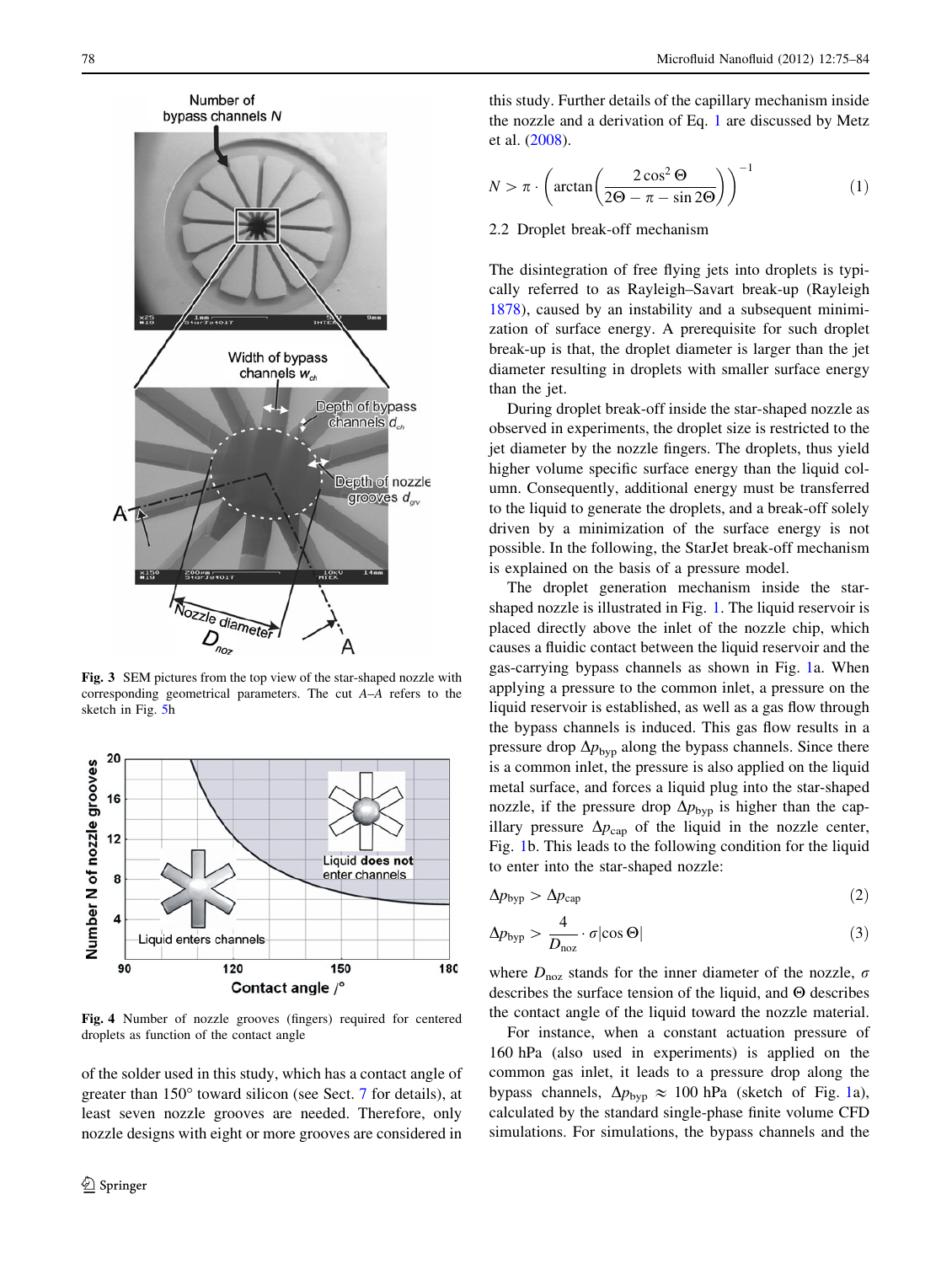<span id="page-4-0"></span>nozzle geometry are meshed with 15 cuboidal cells per 100  $\mu$ m, and the influence of liquid entering the nozzle is accounted for by obstacles of the approximate droplet size. The obstacles are modeled by a solid phase, as further detailed in the user manual of  $CFD-ACE + (ESI-Group)$ [2006\)](#page-9-0).

The capillary pressure of the liquid that enters the nozzle can be calculated according to the right hand side of Eq. [3](#page-3-0)  $\Delta p_{\text{cap}} \approx 75$  hPa. When no liquid is present in the nozzle, Eq. [3](#page-3-0) is fulfilled and the liquid enters the nozzle. A liquid plug forms and becomes confined in the center of the nozzle by capillary forces. The gas flow in the bypass channels can still persist, and the gas continuously flows through the nozzle grooves of the star-shaped profile. In response to the liquid column entering the center of the nozzle, on one hand, the pressure drop along the nozzle increases and on the other hand—analog to a resistive voltage divider—the pressure drop  $\Delta p_{\text{bvp}}$  along the bypass channels decreases. As liquid is present in the nozzle, the simulation calculates a decrease of  $\Delta p_{\text{bvp}}$  from 100 to 30 hPa, leading to a static pressure increase at the starshaped nozzle entrance  $(L_{\text{noz,in}})$  from 60 to 130 hPa. Assuming a capillary pressure of  $\Delta p_{\text{cap}} = 2\sigma \cos \Theta \cdot D_{\text{noz}}^{-1}$ across the interface of a liquid column confined in the center of the nozzle, the pressure inside the liquid column results in 179 hPa. Thus, the pressure in the liquid column at the nozzle entrance is higher than the applied actuation pressure (160 hPa) on the top of the liquid, causing the liquid to retreat. The gas shear flow pulls the liquid plug toward the nozzle outlet, the liquid column becomes constricted, and the droplet finally breaks-off. Hence, the combination of shear induced drag, rising pressure at  $L_{\text{noz,in}}$ , and capillary forces lead to the droplet break-off. Supported by the gas flow, the droplet is finally transported out of the nozzle as illustrated in Fig. [1c](#page-2-0). As long as the droplet is transported toward the outlet, no liquid can re-enter the inlet of the nozzle, due to a high pressure in the region of the converging point of the bypass channels. That is, the pressure drop  $\Delta p_{\text{hyp}}$  is smaller than the capillary pressure of the liquid in this situation, which prevents the liquid plug from entering the nozzle. Thus, the system provides self-controlled single droplet break-off. After ejection of one droplet, the described sequence restarts as long as the driving actuation pressure is maintained.

## 3 Fabrication

#### 3.1 MEMS fabrication of the star-shaped nozzle

The essential part of the StarJet dispenser is a star-shaped nozzle which is depicted in Fig. [3.](#page-3-0) The star-shaped channel profile was first studied as geometry for minimizing the gas bubble resistance in tubes (Metz et al. [2008](#page-9-0)). For dispensing of liquid metals, the nozzle is fabricated of silicon to provide thermal stability and a high contact angle ( $\Theta \geq 150^{\circ}$ C) toward the liquid metal. The nozzle chips are fabricated by bulk micromachining of silicon as follows: The star-shaped nozzle profile and the bypass channels have been etched into a silicon wafer with a thickness of 525 µm first. Therefore, a thermal oxide layer of 1000 nm and a photoresist (Microchemicals AZ 1518) were deposited with a thickness of 2 µm on the top of a silicon wafer, Fig. 5a. The photoresist was structured with the geometry of the bypass channels using an UV light blocking chrome mask, Fig. 5b. After development of the photoresist the oxide layer was structured by means of Reactive Ion Etching (RIE), Fig. 5c. The oxide layer, Fig. 5d, was then coated by a resist film (Microchemicals AZ 9260, 12 µm thickness) that was structured with the star shape, Fig. 5e. The star-shaped nozzle profile was then etched by Deep Reactive Ion Etching (DRIE) into the wafer, up to a residual thickness of 80  $\mu$ m, Fig. 5f. After stripping the leftover photoresist, the rest of the nozzle and the bypass channels were etched using the oxide layer, which acted as a mask, Fig. 5g. Finally, the wafer was stripped, cleaned and the whole wafer was diced to separate the chips. The complete chip design additionally contains etched pin holes that are employed to align the chips within the actuator.



Fig. 5 Fabrication process of the silicon nozzle chip. Subpicture **h** refers to the cut  $A-A$  in Fig. [3](#page-3-0)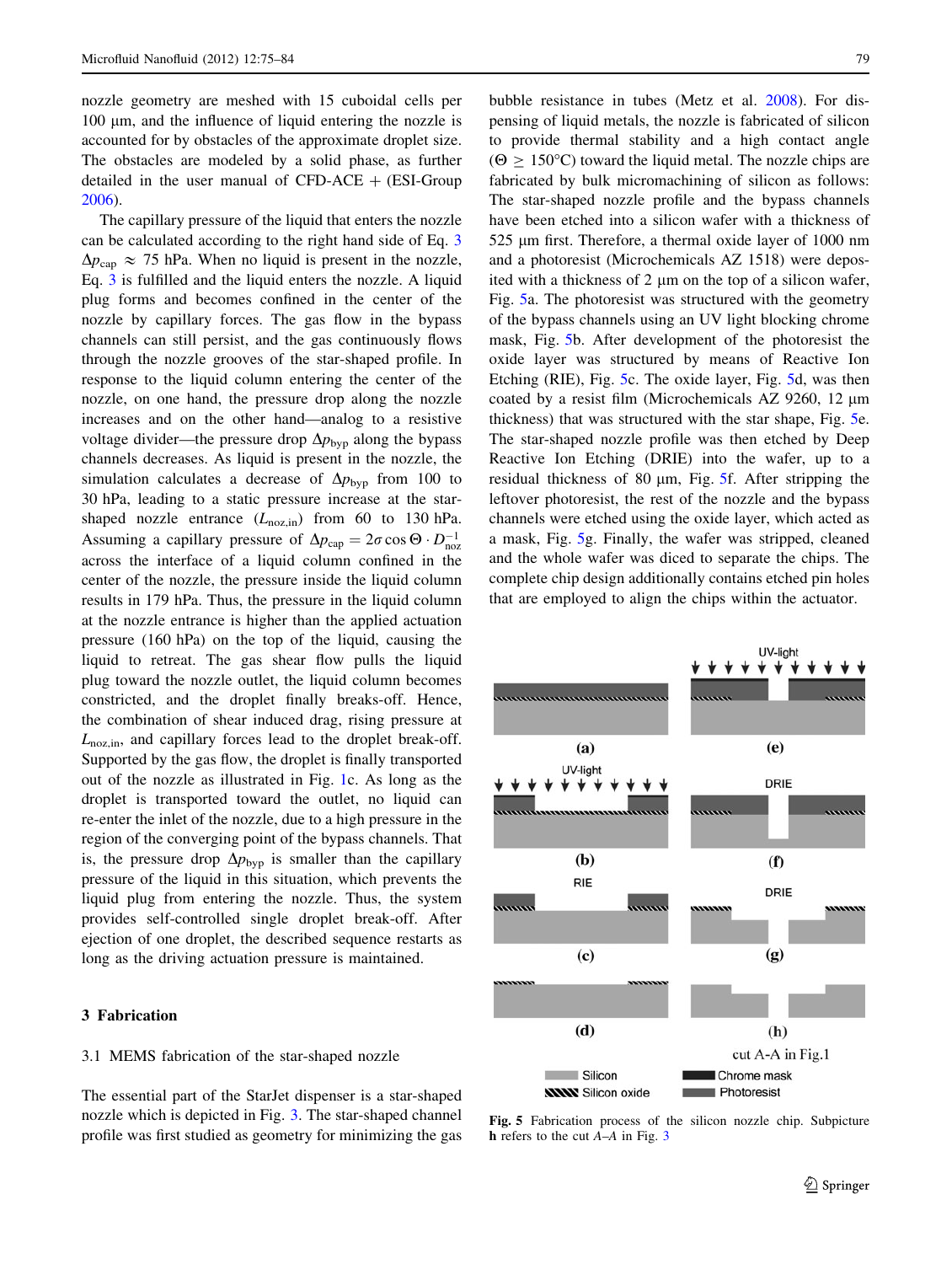<span id="page-5-0"></span>Table 1 Geometry parameters of the studied StarJet-nozzles

|                  | SJet1 | SJet2 | SJet3 | Units |
|------------------|-------|-------|-------|-------|
| N                | 12    | 12    | 12    |       |
| $W_{\rm ch}$     | 40    | 20    | 65    | μm    |
| $d_{\rm ch}$     | 100   | 100   | 100   | μm    |
| $d_{\rm grv}$    | 50    | 35    | 70    | μm    |
| $D_{\text{noz}}$ | 183   | 94    | 230   | μm    |
| $p_{cap}$        | 98    | 192   | 78    | hPa   |

Figure [3](#page-3-0) shows SEM pictures of a StarJet-nozzle chip (SJet4) fabricated by DRIE in its top and angular view. The top view shows the inlet of the nozzle and the bypass channels converging in the center of the nozzle, and lead into the nozzle grooves. The bypass channels transport the gas and the star-shaped profile enables centering of a droplet or plug of the liquid metal in the nozzle due to capillary forces as explained below in more detail.

Three different designs (SJet1, SJet2, SJet3) with parameters as defined in Fig. [3](#page-3-0) and Table 1 were fabricated for experimental studies. The nozzle is defined by its inner diameter, the depth of the nozzle grooves, and the number and dimension of the bypass channels. The chip design named SJet1 has twice the inner diameter  $D_{\text{noz}}$  than the one named SJet2. The value  $p_{\text{cap}}$  is calculated according to Eq. [3.](#page-3-0)

## 3.2 Fabrication of the actuator

The actuator is made from brass due to its favorable properties with respect to mechanical milling and its good thermal conductivity ( $\lambda = 120$  W m<sup>-1</sup> K<sup>-1</sup>) (Lide [2009](#page-9-0)). The actuator establishes a fluidic connection to the StarJetnozzle chips and was designed according to Fig. [2.](#page-2-0) The actuator features a reservoir for molten metal, a pneumatic connection for the gas supply, an electronically controlled heater, and two access holes for thermocouples to control the temperature of the metal reservoir. The nozzle chips are mechanically clamped to the bottom of the actuator. A drilled hole in the center of the actuator  $(\emptyset 400 \,\mu m)$ connects the reservoir to the liquid inlet of the chip. The alignment of the central hole is not critical, as the same condition that prevents the liquid metal from moving into the nozzle grooves of the star-shaped profile protects the bypass channels of the chip from being filled by the liquid metal.

#### 4 Measurements

The experimental results presented in the following demonstrate the performance of the StarJet dispensing method.

The StarJet dispenser mainly features two dispensing modes—continuous and DoD mode—of which the continuous mode has been investigated in detail for the SJet1 nozzle.

Figure [6a](#page-6-0) demonstrates the minimum actuation pressure of 120 hPa for the SJet1 chip. At the described conditions, droplet tear-off has been observed by stroboscopic imaging as shown in Fig. [7](#page-6-0)a. Below this pressure, no liquid metal is ejected from the orifice, but only a stream of nitrogen gas occurs through the bypass channels. For further testing, the StarJet-prototype as shown in Fig. [5](#page-4-0) was actuated with a pressure of 140 and 200 hPa, respectively, while a microphone situated in the gas supply tube recorded pressure waves caused by the dispensing process. Figure [6b](#page-6-0), c show periodic and regular waveforms at two different frequencies for the two studied pressure levels. It has to be pointed out that, these pressure oscillations occur spontaneously at specific ''natural frequency'' as a result of the fluid dynamics inside the dispenser, while the pressure level of the gas supply is maintained at a constant level.

By increasing the actuation pressure incrementally, a linear dependency of the droplet tear-off frequency was observed. Figure [6](#page-6-0)a depicts the lowest tear-off frequency of about 25 Hz at 120 hPa, the highest of about 120 Hz at 220 hPa with a mainly linear dependency of tear-off frequency on the actuation pressure. While the natural frequency is pressure dependent, the diameter of the dispensed solder droplets is mostly unaffected by the driving pressure level. For different driving pressures in the range of 120–200 hPa, droplet diameters of  $210 \pm 16$  µm have been measured as shown in Figs. [6](#page-6-0)a and [7](#page-6-0)b, c. In the actuation pressure range of 140 hPa up to 220 hPa the droplet diameters remain nearly constant with a deviation of only  $\pm 6\%$  $\pm 6\%$  $\pm 6\%$ , Fig. 6a. Further increase of the actuation pressure showed stable tear-off frequencies of up to 300 hPa in the continuous mode. An actuation pressure higher than 300 hPa resulted in a constant liquid jet with subsequent Rayleigh breakup. Another chip design, the SJet2 chip as described in Table 1 is discussed by Metz et al. [\(2009](#page-9-0)).

Droplet flight velocities are analyzed, after the droplet left the nozzle outlet by stroboscopic records with a shutter time of  $10^{-4}$  s. These relatively long shutter times result in a motion blur, that is produced from a moving droplet. From the length of the motion blur and the shutter time of the stroboscopic camera, velocities of  $2.7 \text{ m s}^{-1}$  (at 120 hPa actuation pressure) up to 3.4 m  $s^{-1}$  (at 220 hPa) are determined. Thus, the StarJet dispenser provides tunable droplet velocities from nearly 2.5 to 3.5 m  $s^{-1}$ , depending on the adjusted actuation pressure level. Wehl et al. [\(2003](#page-9-0)) reported velocities during the droplet flight of  $4 \text{ m s}^{-1}$ , whereas, Schuhmacher et al. ([2007\)](#page-9-0) reported tunable droplet velocities ranging from 1 to 2 m  $s^{-1}$ . Cao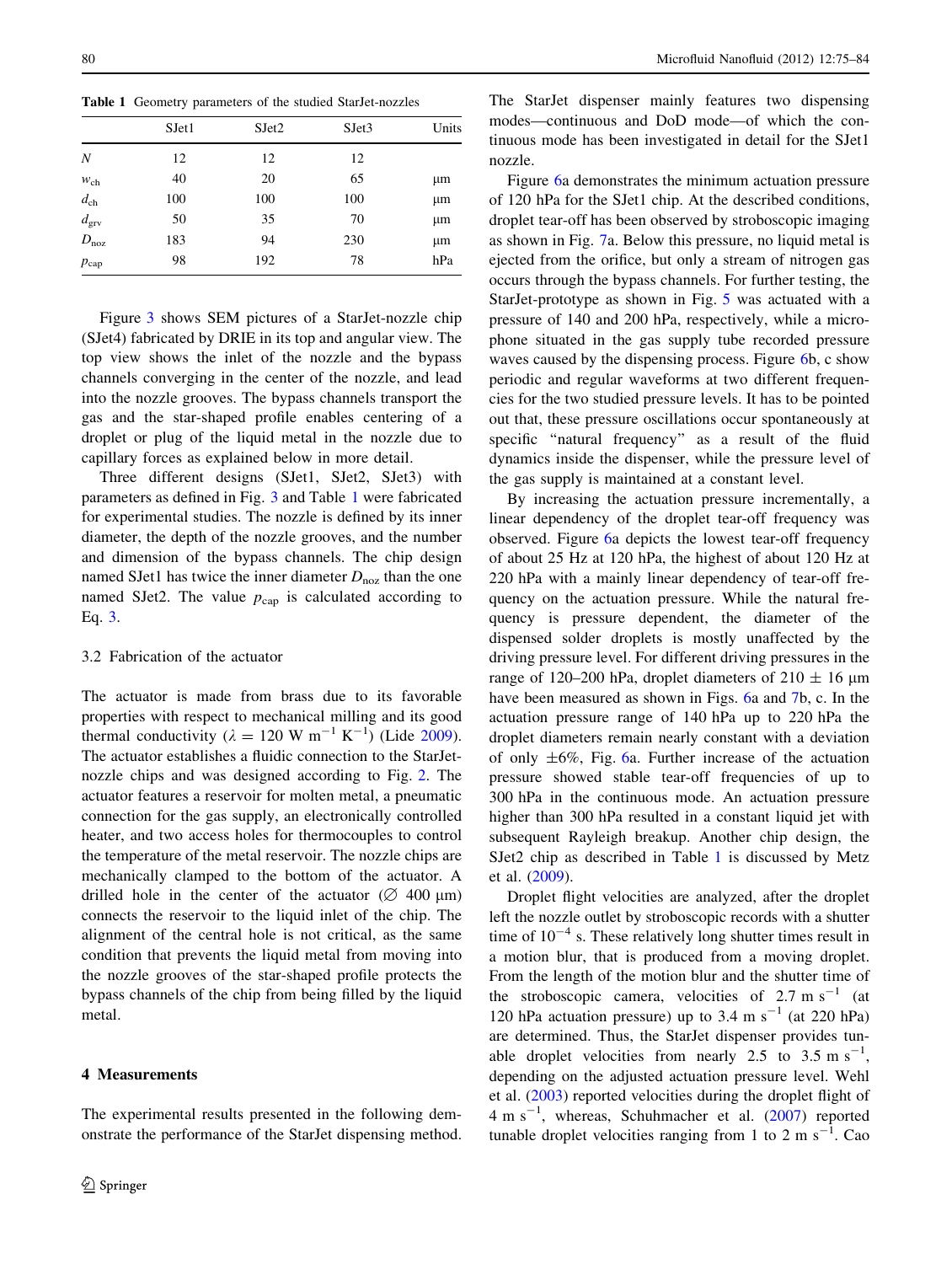<span id="page-6-0"></span>Fig. 6 a Droplet tear-off frequencies and droplet diameters as a function of the actuation pressure. b Acoustic signal of droplet break-off at actuation pressure of 140 hPa. c Acoustic signal of droplet break-off at actuation pressure of 200 hPa



Fig. 7 a Solder spheres dispensed at 120 hPa recorded by stroboscopic imaging in flight. **b** SEM pictures of solder spheres dispensed at 140 hPa. c SEM pictures of solder spheres dispensed at 200 hPa

et al. (2006) reported drop velocities of  $1-8.1 \text{ m s}^{-1}$  for their aluminum printer.

To achieve a DoD dispensing mode, a solenoid valve was integrated into the gas supply path. With this valve, the actuation pressure level could be switched on for 6 ms. This pressure impulse is long enough to eject a single solder droplet, but short enough to prevent the formation of a second droplet. With a resting time of up to 20 ms, where the system was rinsed at a lower pressure (50 hPa), it was possible to generate droplets on demand with a frequency up to 38 Hz. Experiments in the DoD dispensing mode are performed with the SJet3 nozzle ( $D_{\text{noz}} = 230 \text{ }\mu\text{m}$ ), and result in droplet sizes of 270  $\mu$ m with a coefficient of variation of  $\pm 16\%$ . In contrast to the DoD mode, the

continuous mode produces droplets that match the sizes of the DoD mode, and are measured to be 270  $\mu$ m  $\pm$ 15%. This result suggests that, the droplet break-off process in DoD mode works the same way as in the continuous mode, except that, the driving pressure is switched off before more than one droplet is ejected.

## 5 Discussion

A key feature of the StarJet dispenser is that, the starshaped profile reduces wall friction of droplets as described in detail by Metz et al. ([2008\)](#page-9-0). The reduced friction supports the transport decisively and might also reduce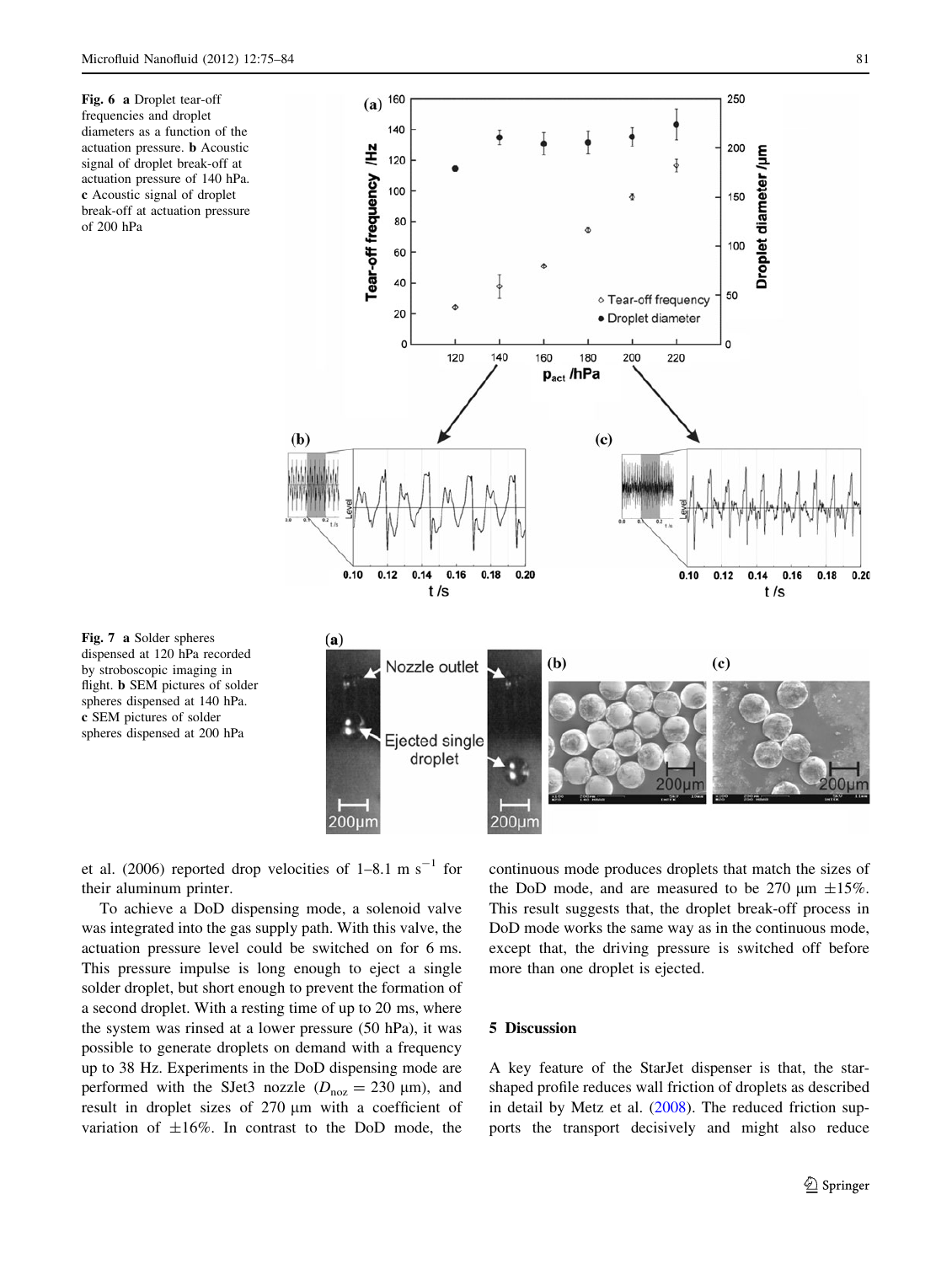



deflecting forces during ejection. The driving sheath flow reduces oxidation of the hot metal during droplet generation, free flight, and inside the reservoir, if an inert gas such as nitrogen is used. It can be assumed that the sheath flow also contributes to the directional stability of the droplet's flight path by surrounding the droplet in a rotational symmetric manner until it reaches the target.

It follows from the results provided in this article, and the theoretical assessment of the star-shaped channels published previously (Metz et al. [2008](#page-9-0)) that, the StarJet dispensing method in principle should be well suited for RP applications. First of all, since the droplet diameter is easily adjustable by design in a wide range, printheads with smaller and larger droplets can be used in parallel, to efficiently create larger and smaller features simultaneously. Another key feature in this context is the good reproducibility of droplet diameters of better  $CV < 6\%$  for the SJet1 nozzle, which is mandatory for good prototyping results. Furthermore, the high droplet supply frequency in the continuous mode enables large droplet deposition rates, e.g., for printing lines or bulk areas in a continuous movement, while the DoD mode enables controlled deposition in a stepping movement. Finally, practical aspects like the simple set-up and the integrated oxidation protection by the inert nitrogen gas are advantageous for RP applications. For example, during experiments in a typical laboratory environment lasting for 5 h without interruption, no negative effect of oxidation was observed. The ultimate advantage of the presented method is, however, its potential to be realized at higher temperatures and to be employed to other printing materials. Though the present study is confined to a low melting point solder that could also be dispensed with other methods, the simple mechanical setup of the actuator and the high temperature stability of the silicon nozzles suggests that, metals with a higher melting point such as aluminum or silver could be dispensed with the StarJet method also. The challenges associated with higher temperatures, such as, increased thermal stress during cooling down of the dispenser, and higher oxidation rates, as well as practical issues such as eutectic alloy formation between the silicon and the metals to be printed will be subject for future research.

If a good consistency of droplet size is given, the most critical parameter for RP applications is the directional stability of the droplets. Any deviation in the flight path will immediately result in a reduced precision of the fabricated parts. Therefore, the directional stability of droplets produced by the StarJet method has been investigated by simple RP experiments. The focus of these experiments was not to create sophisticated 3D structures, but to explore the limits of resolution and precision achievable by simple means. Therefore, simple 3D structures were printed onto an aluminum substrate in the DoD and in the continuous mode. The distance between the dispenser and the substrate was kept constant at 15 mm during this test. Of course, printing from such large distance does not result in optimum performance for prototyping, but is assistive to determine the directional stability of the droplets. As shown in Fig. 8a, DoD printing of solder columns with a height up to 30 mm with a column width between 500 µm and 1 mm was possible, resulting in aspect ratios of 30–60, which corresponds well to results of Lee et al.  $(2008)$  $(2008)$ , who report aspect ratios of 22 in their study. Figure 8b depicts, printed cylindrical structures that have been created in the continuous dispensing mode by a constant rotating motion of the substrate table. For these structures, aspect ratios of  $35-40$  and a wall thickness of  $315 \mu m$  have been determined. The measurement of the surface roughness depicted in Fig. 8c shows that the roughness is about  $100 \mu m$ .

#### 6 Conclusion

The StarJet method studied in this study, provides a new concept for printing micro droplets of liquid metal by a simple pneumatic actuation mechanism. The self-regulated droplet tear-off principle is based on capillary fluid dynamics occurring within the star-shaped nozzle manufactured by means of bulk micromachining of silicon. The first prototype of the StarJet dispenser was characterized with respect to RP applications using a nozzle of type SJet1 and SJet3.

Two main different working modes of the StarJet device have been demonstrated: a continuous droplet generation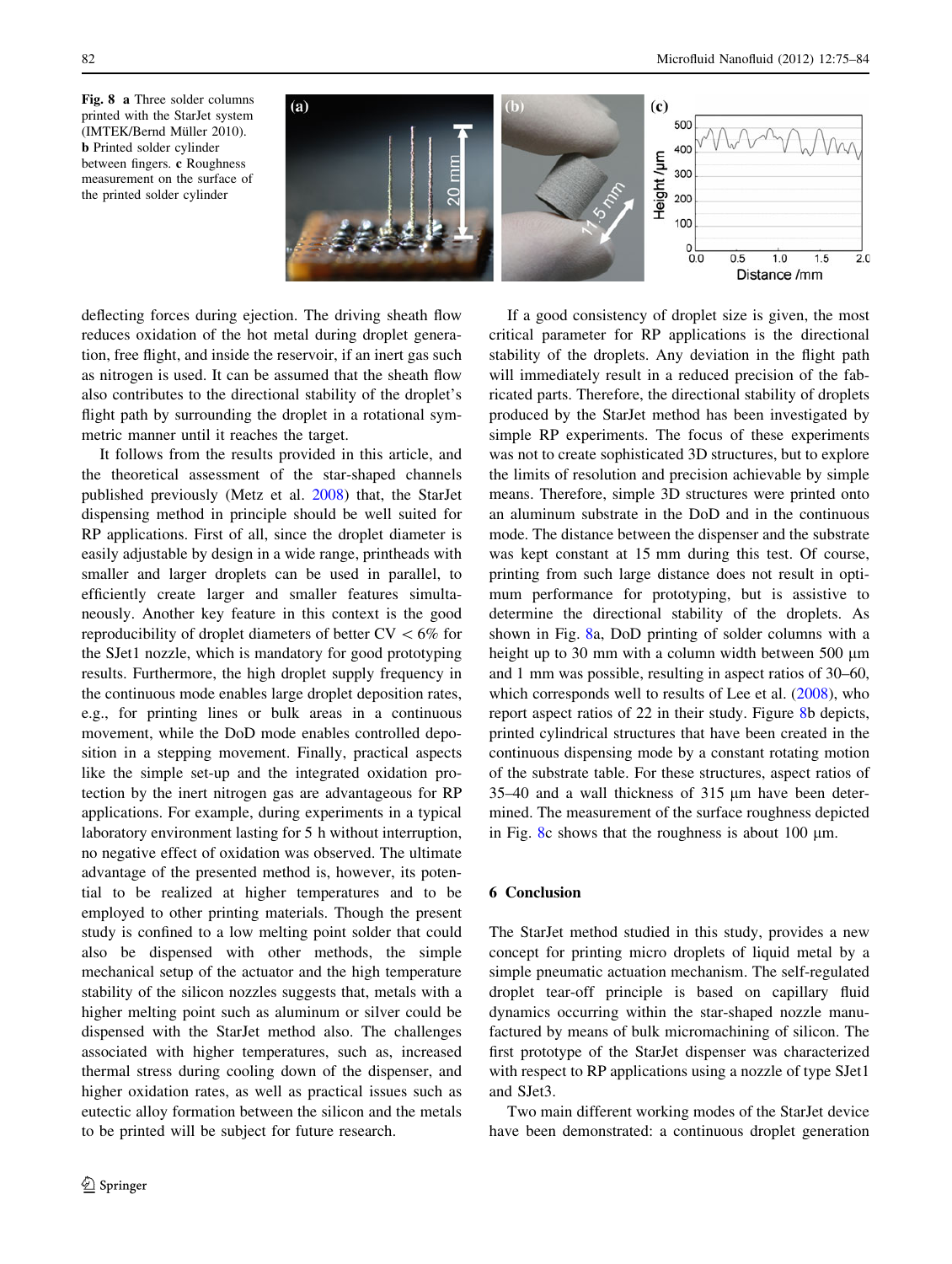<span id="page-8-0"></span>and a drop on demand (DoD) mode. A nearly mono-dispersed particle distribution, largely independent of actuation pressure, was achieved in both modes. In the continuous mode, a linear dependency of the droplet tearoff frequency (25–120 Hz), on the driving actuation pressure (120–220 hPa) could be observed, whereas, the droplet diameters were measured as  $210 \pm 16$  µm using a nozzle with an inner diameter of 183 µm. Hence, by adjustment of the actuation pressure, the dispensing frequency could be controlled, but droplet diameters remained nearly constant. This characteristic of the StarJet dispenser implies great importance for RP of microstructures.

Nozzle designs with different dimensions studied by experiments in this study and in previous publications by Metz et al. ([2009\)](#page-9-0), demonstrates that, this method is in principle scalable to deliver droplets of various sizes in the pl- to nl-range. An inherent advantage of the method is that, the actuating gas flow protects the molten metal from oxidation and probably contributes to the good directional stability of the printed droplets. The resulting aspect ratio of printed structures of 30 and higher, proves the excellent directional stability and underlines the suitability of this technology for RP. However, more research is required to fully describe the droplet generation mechanism, and to be able to predict droplet size and natural frequency of the continuous dispensing mode. In addition, the alternative application fields might request a transfer of the StarJet method to dispensing of the rheological complex fluids, as well as to aqueous solutions, which in turn requires technologies to adjust the contact angle on the nozzle material appropriately. The high temperature stability of the dispenser, which is not limited by the Curie temperature, as it is in the case for piezoelectric driven devices, allows for further investigations using metals with higher melting points as printing material.

## 7 Experimental section

The function of the StarJet dispenser requires a high contact angle of molten metal of about  $\Theta = 150^{\circ}$  on the nozzle material (cf. Fig. [2](#page-2-0)). In order to determine the contact angle on silicon oxide that is effective in the starshaped nozzle, contact angle measurements have been performed. Therefore, an oxidized silicon wafer was heated up to  $250^{\circ}$ C in a nitrogen environment. The nitrogen environment was established using a gas tight box, into which the heater, as well as the heated silicon wafer, were placed. The box was rinsed by nitrogen gas during both, the deposition of the solder droplets on the heated silicon oxide substrate and during cool-down. After the solder and the substrate cooled down, contact angle measurements with

the Dataphysics OCA15plus system were performed. As a result, the advancing contact angle was determined as  $\Theta = 156^\circ \pm 3^\circ$ . This value justifies the design of the starshaped nozzles as presented in Table [1](#page-5-0).

Due to the necessity of high contact angles of the molten solder toward silicon, flux free solder has been selected as material. For the experiments, only the solder type  $Sn_{95}Ag_4Cu_1$  (melting temperature  $T_{liq} = 213^{\circ}C$ ) (Stannol GmbH MSDS [2010](#page-9-0)) was used. The density of the molten solder is  $\rho = 7500 \text{ kg m}^{-3}$  (Stannol GmbH MSDS [2010](#page-9-0)). The value of surface tension of the solder type  $\text{Sn}_{95} \text{Ag}_{4} \text{Cu}_{1}$ is unknown, but it was assumed to be nearly equal to a similar solder type  $Sn_{96.5}Ag_{3.5}$  for which a surface tension of  $\sigma = 493$  mN m<sup>-1</sup> is known (Glazer [1994\)](#page-9-0).

The actuator to drive the silicon chips is described in detail in the results section. In addition to the actuator, the periphery of the StarJet system consists of an external fast switching  $3/2$ -way solenoid valve (MAC<sup>®</sup> Valves 34B-ABA-GDFC-1BA) for switching the sheath gas nitrogen flow between two pressure levels for the supply of the actuator. The solenoid valve switches between an adjustable low pressure level (50 hPa) for constant rinsing with sheath gas, and an adjustable higher pressure level to actuate the system. The control unit which drives the solenoid valve is controlled by a PC. Two pressure control valves, two manometers, each for one pressure level, connection tubes, and a pressure reservoir constitute the fluidic periphery of the StarJet system. The actuator is heated by a cartridge heater with a power of 80 W. The temperature is controlled during the experiments with a thermocouple near the chip. The temperature was controlled to  $220 \pm 3$ °C. For the observation of droplets, the setup was placed in front of a stroboscopic camera. A microphone capsule, which was integrated in the fluidic path of the gas in the pneumatic supply tubing, was used to determine pressure disturbances during droplet break-off. The analysis of the audio signal and the extraction of the natural frequency were done by the software Audacity.

The measurement of the solder sphere diameters was carried out with a Zeiss AxioObserver Z1 system and its automated detection software AxioVision Rel. 4.8. The nearly spherical geometry of the droplets was confirmed by dispensing the molten droplets into a soap/water mixture. Due to the low surface tension and the low temperature (approx.  $20^{\circ}$ C) of the soap/water mixture, negligible deformation and fast solidification of the molten droplets were assured. An amount of 20 spheres in one photograph has been measured at a time.

Acknowledgments The authors gratefully acknowledge the financial support from the Deutsche Forschungsgemeinschaft for the project ZI/1201/3-1 in the priority program SPP 1423.